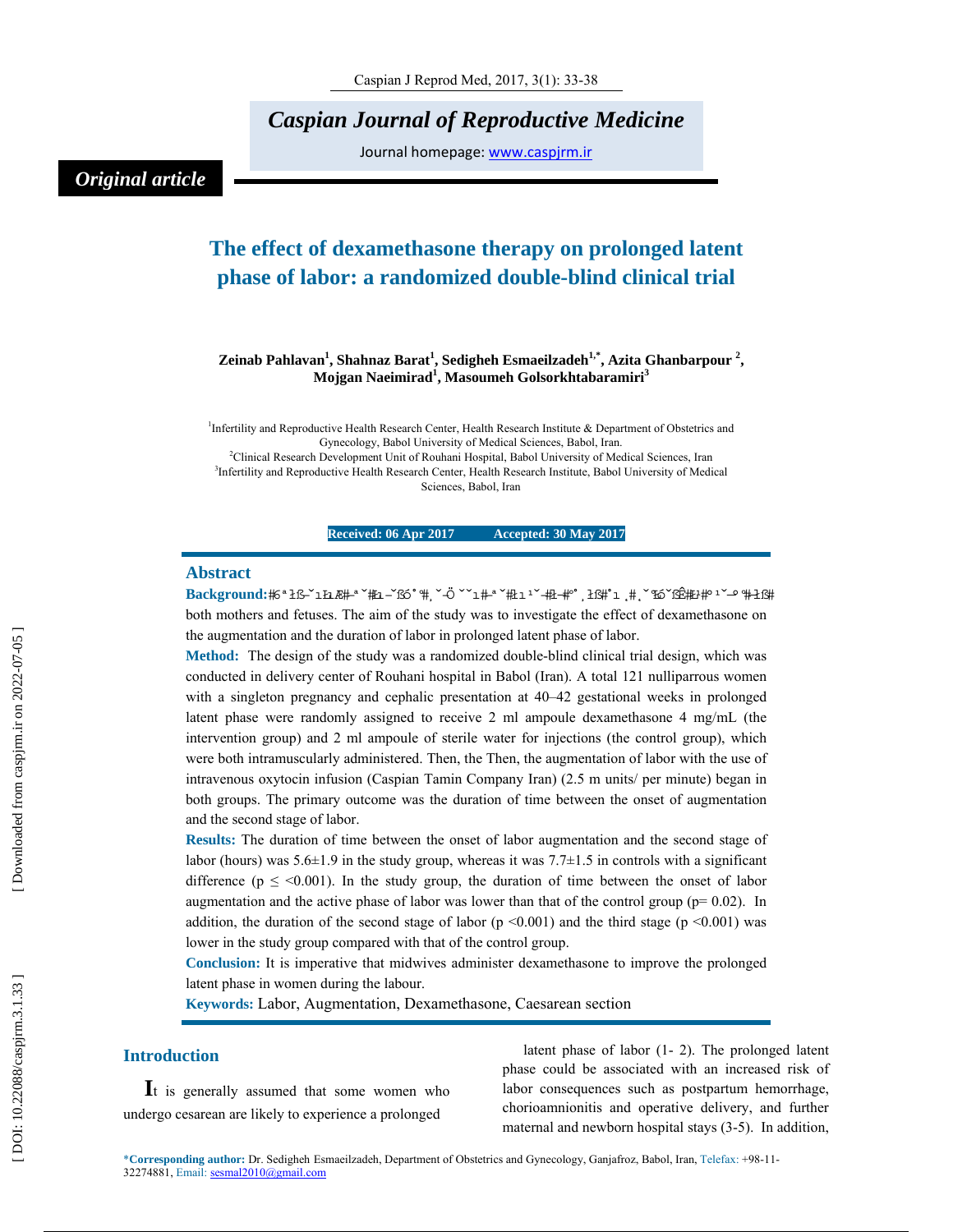infants who are exposed to thick meconium stained amniotic fluid also need to receive neonatal intensive care (6).

 One proposed method to accelerate the delivery process is the administration of corticosteroids. As a matter of fact, the activation of the hypothalamicpituitary - adrenal – placenta axis in human embryo is regarded as one of the important components of natural childbirth (7-9). Some studies reported that the administration of corticosteroids could improve the induced labor in women (10-14). Kavanagh, however, indicated in two separate studies that the effectiveness of corticosteroids for the induction of labor was not certain (15- 16). The results of some other studies demonstrated that only the interval from the induction to the active phase in dexamethasone group was shorter, and that the active phase duration remained unchangeable (13, 17). It is worth mentioning that the augmentation of labor is known as a method for shortening the prolonged latent phase (6).

 This study was designed based on the assumption that the administration of corticosteroids was an important component of natural childbirth. Our aim was to explore the impact of dexamethasone on labor augmentation and the duration time of labor in prolonged latent phase of labor.

#### **Materials and Methods**

This double-blind randomized controlled clinical trial study was approved by the ethic committee of Babol University of Medical Science (protocol number: 30/4419), and was also registered in Iranian Registry of Clinical Trials (IRCT ID: 201401221760N29). The study protocol was based on the declaration of Helsinki. The population for the study was selected from among the healthy nulliparrous women who were hospitalized in the labor unit of Ayatollah Rouhani Hospital in Babol (Iran). All the participants were diagnosed to have prolonged latent phase at the gestational age of 40-42 weeks. The study was conducted over the period between June 2012 and June of 2013. It should be noted that we selected only the patients who had been prenatally trained for normal vaginal delivery; thus, they knew everything about latent phase or prolonged latent phase.

 Prolonged latent phase for nullipara women is defined as the perceived regular spontaneous uterine contractions (women's report)  $\geq 20$  hours with any cervical dilatation and/or the effacement until the



**Fig. 1:** The chart of selection of participants in the study.

active phase of labor begins (18). The inclusion criteria for the study were: the singleton pregnancy, fetus cephalic presentation at 40–42 gestational weeks, intact membranes, and normal amniotic fluid. Pregnant women with maternal systemic diseases, fetal distress in the third trimester, Intrauterine growth retardation (IUGR), fetus abnormality, and macrosomia (babies weighing more than 4 kgs) were excluded from the study.

The gestational age was calculated based on the last menstrual period (LMP) confirmed by ultrasonography in the first trimester.

A total number of 147 women with prolonged latent phase were assessed for eligibility, based on the inclusion/exclusion criteria. 18 women were excluded as they did not meet the criteria, and 129 women were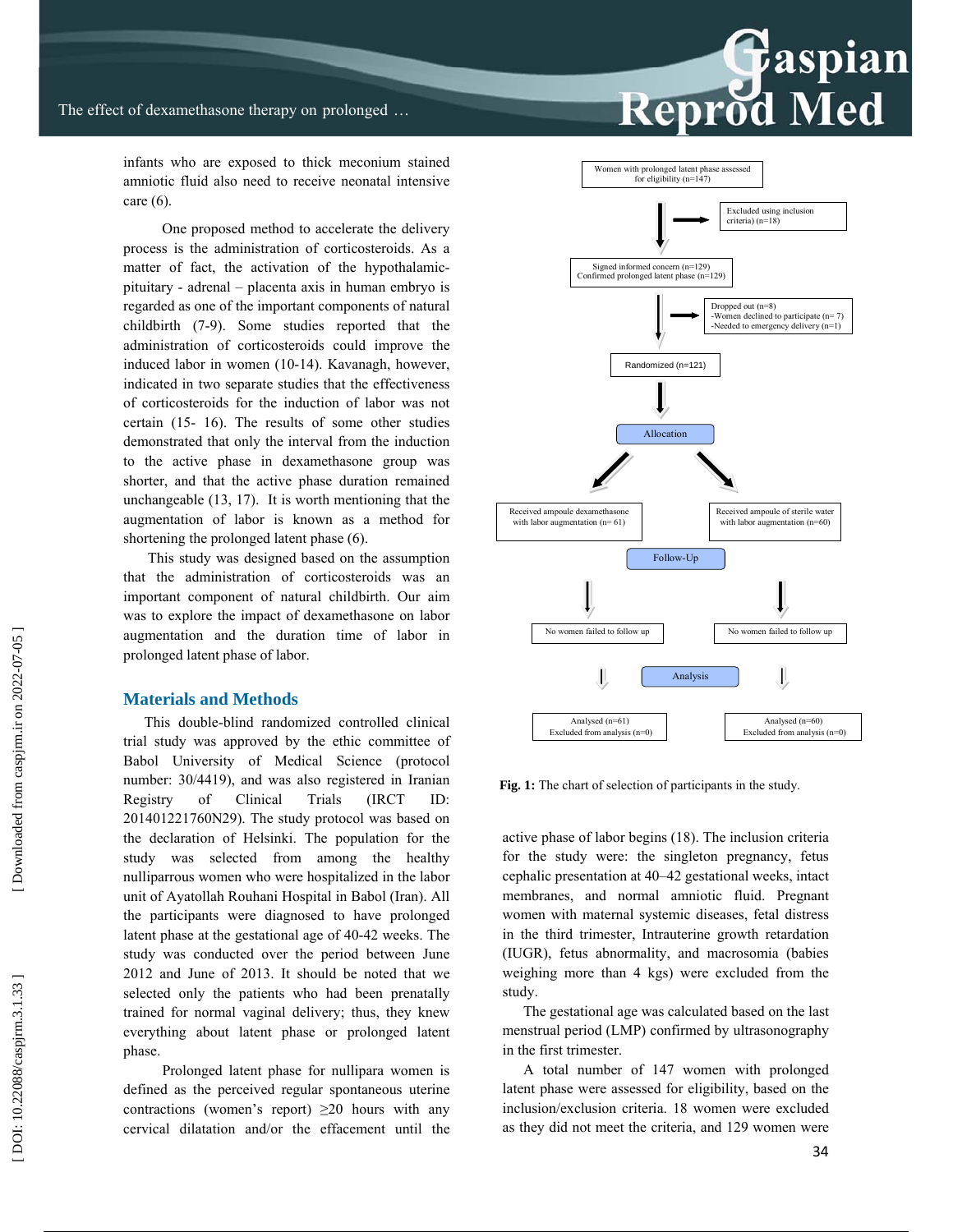

**Table 1.** Characteristics of patients in study and control groups.

|                       | <b>Dexamethasone</b> | <b>Control</b>  |  |
|-----------------------|----------------------|-----------------|--|
| <b>Variables</b>      | $(n=61)$             | $(n=60)$        |  |
|                       | $(Mean \pm SD)$      | $(Mean \pm SD)$ |  |
| Age(yr)               | $24.2 \pm 3.9$       | $23.9+4.1$      |  |
| BMI(Kg/m2)            | $24.2 \pm 2.9$       | $23.9 \pm 3.3$  |  |
| Gestational age(Week) | $39.5 \pm 0.9$       | $39.4 \pm 1.1$  |  |
| Primary Bishop Score  | $7.1 \pm 0.2$        | $71+03$         |  |
|                       |                      |                 |  |

asked to sign the informed written consent. Seven women declined to participate, and one woman needed urgent cesarean section. Finally, a total number of 121 young women with prolonged latent phase were randomly divided into two groups. We used the blocked randomization with a block size of 4 and 6 possible arrangements as a way to randomly allocate a participant to a study or control group (Figure 1). First, 2 ml ampoule dexamethasone phosphate (produced by local pharmaceutical company Iran hormone Pharmaceutical Lab., Tehran, Iran) 4 mg/mL (study group) and 2 ml ampoule of sterile water (control group), which were both intramuscularly administered. Then, the augmentation of labor with the use of intravenous oxytocin infusion (Caspian Tamin Company Iran) (2.5 m units/ per minute) began in both groups. It should be noted that both the researchers and the participants were blinded to the treatment throughout the course of this research. To avoid the probable side effects, a midwife, as a third person, was aware of the treatment throughout the labor. Every 15 minutes, the dose of oxytocin was increased, and amniotomy was also done for both groups.

The primary outcome was the duration of time between the onset of labor augmentation and the second stage of labor. Determining the interval between the onset of labor and delivery, the duration of the active phase of labor, the duration of the second stage of labor, and the duration of the third stage of labor and the Apgar score of infants at the first and five minutes after birth were the secondary outcomes of this study. The modified Bishop score was used as the cervical assessment system in clinical practice in two stage of labor (administration and following augmentation. This score system was based upon the station of the presenting part and four features of the cervix: dilatation, effacement, consistency, and position (19). After the treatment phase, we decided to apply strategies (ITT) for the participants who did not

receive the intervention, or may have missed the follow up.

#### *Statistical analysis*

All the data were analyzed through SPSS (version 18). The Chi-square and Fisher-exact tests were used to determine the relationship between qualitative variables. For quantitative variables, the t-test was used. The P-value < 0.05 indicated a statistical significant difference.

#### **Results**

The figure demonstrates the participation process of the pregnant women in the study. After the allocation phase, one woman in the dexamethasone group did not receive the intervention (declined to participate). None of the women failed to follow up. Finally, 61 women in the study group were compared with 60 women in the control group. No significant differences were seen in the mean age, body mass index, the gestational age and the Bishop score at the baseline in both groups (Table1).

As a whole, 50 cases (82.0%) in the study group and 47 cases (78.3%) in the control group had vaginal delivery. The reasons for the caesarean section in the 11 women in the study group included four fetal distress, three meconial cases, and four arrest cases. Among 13 women who had caesarean section in the control group, the reasons for the cesarean section included five cases of arrest in the labor stages, four cases of not responding to augmentation of labor, two meconial cases, and two fetal distresses.

Table 2 illustrates participants' vaginal delivery process in different phases of labor among 97 women (50 women in the study and 47 women in the control group) who had vaginal delivery. The duration of time between the onset of labor augmentation and the second stage of labor (hours) was  $5.6 \pm 1.9$  in the study group, whereas it was  $7.7 \pm 1.5$  in controls with a significant difference ( $p \leq 0.001$ ). In the study group, the duration of time between the onset of labor augmentation and the active phase of labor was lower than that of the control group ( $p= 0.02$ ). In addition, the duration of the second stage of labor ( $p \le 0.001$ ) and the third stage  $(p \le 0.001)$  was lower in the study group compared with that of the control group.

The fetal complications in the study group included one infant admitted in the neonatal intensive care unit (NICU) for respiratory distress and one infant for fetal heart rate variation. Also, in the control group, two infants were admitted in the NICU for respiratory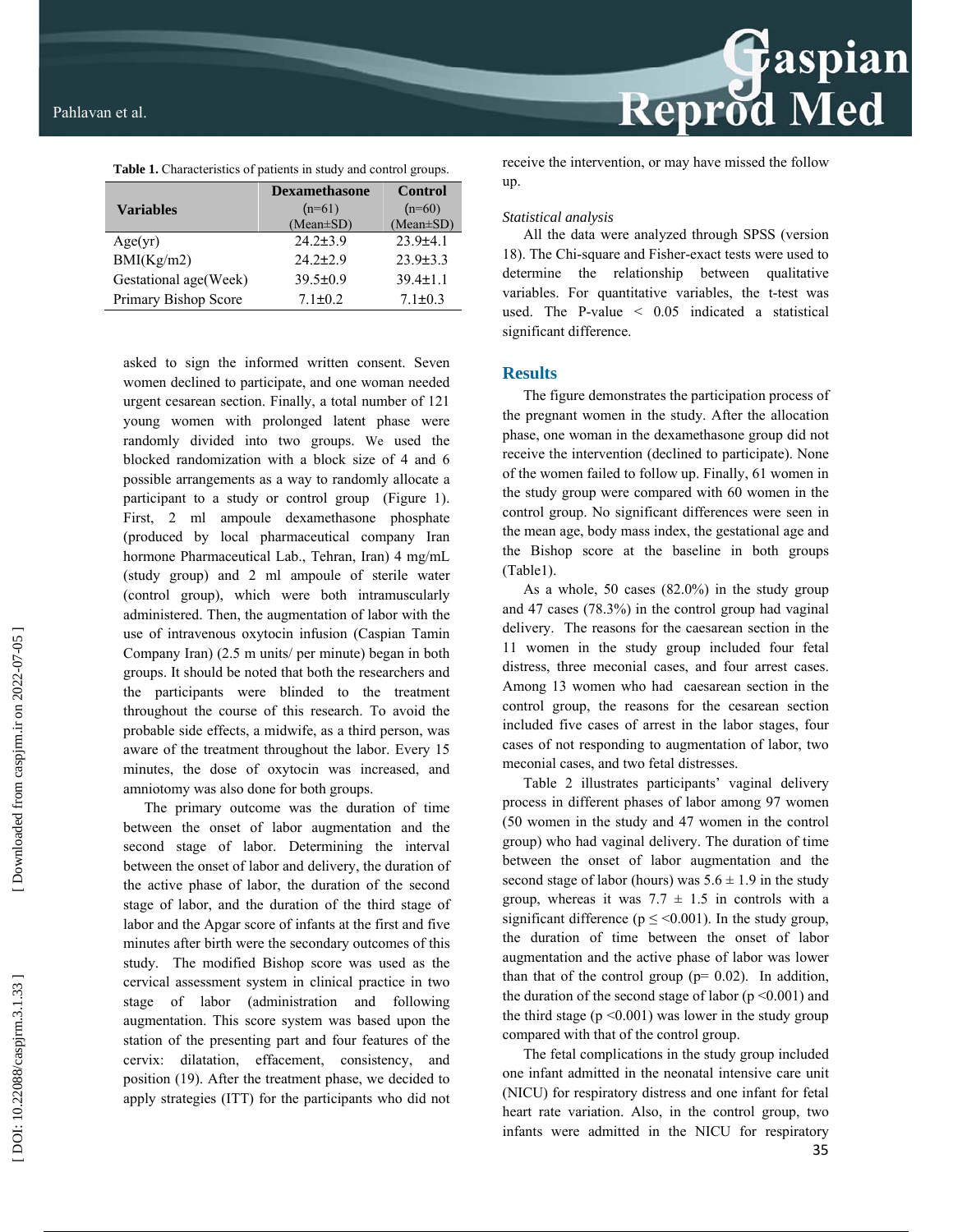| Table 2. Participants' vaginal delivery process in different phases among women who had vaginal delivery* |  |  |  |
|-----------------------------------------------------------------------------------------------------------|--|--|--|
|                                                                                                           |  |  |  |

| <b>Delivery Phase</b>                                       | $(n=50)$        | $(n=47)$        | <b>P-value</b> |
|-------------------------------------------------------------|-----------------|-----------------|----------------|
|                                                             | $(Mean \pm SD)$ | $(Mean \pm SD)$ |                |
| Bishop score following augmentation                         | $8.2 \pm 0.5$   | $7.5 \pm 0.6$   | < 0.001        |
| The first minute Apgar Score of infants                     | $8.7 \pm 0.5$   | $8.6 \pm 0.5$   | 0.39           |
| The fifth minute Apgar Score of infants                     | $9.8 \pm 0.4$   | $9.6 \pm 0.5$   | 0.09           |
| Duration time between the onset of labor augmentation until | $2.1 \pm 1.9$   | $3.1 \pm 1.3$   | 0.02           |
| the beginning of the active phase (hours)                   |                 |                 |                |
| Duration of active phase of labor (hours)                   | $2.9 \pm 0.9$   | $4.9 \pm 8.1$   | 0.1            |
| Duration of the second stage of labor(minute)               | $35.4 \pm 11.6$ | $49.2 \pm 16.9$ | < 0.001        |
| Duration of the third stage of labor(minute)                | $4.3 \pm 29$    | $6.4 \pm 3.3$   | < 0.001        |
| Duration between time of the onset of labor                 | $5.6 \pm 1.9$   | $7.7 \pm 1.5$   | < 0.001        |
| augmentation until the second stage of labor (hours)        |                 |                 |                |

\* 11/61women in the study group and 13/60 women in the control group had cesarean section.

problems. Regarding maternal complications, 4 (6.5%) women with nausea were observed in the dexamethasone group, while there were 3 (5.0) cases of nausea in the control group.

#### **Discussion**

The most obvious finding to emerge from the analysis is that the duration between augmentation and the second stage of labor in the patients receiving dexamethasone was less against patients receiving the placebo. The related p-value indicates that there is only 0.001 probability that chance produced through the dexamethasone effect. In addition, the calculated effect size of the study with 95% confidence coefficient was 1.2 with confidence Interval (0.84- 1.62). Accordingly, there is a considerable effect of dexamethasone on improving the duration between the augmentation and the second stage of labor.

The findings of the current study are consistent with the results of studies by Ziaee et al (20) and Kashanian et al. (13). However, kavanagah reported that the effect of corticosteroid in the augmentation of labor was ambiguous. This difference could be due to the limitations in the studies conducted by Kavanghah (16).

Contrary to expectations, we found that the duration between the augmentation and the onset of the second stage of labor was reduced significantly with the addition of dexamethasone, while the duration of the active phase of labor was reduced, but was not significant. In other words, dexamethasone only improved the prolonged latent phase with no significant shortening of the active phase.

These findings are also in line with the ideas of Laloha and Hajvandi. Even though the patients had primary bishop score  $\geq 7$  in the present study, it was  $\leq 4$ in their study. Kashanian also reported such conclusion, while her participants had the Bishop score ≥7. She, however, suggested the need for further studies for more tangible results (13). When we calculated the effect size to describe the strength of the effect of dexamethasone on the duration of active phase of labor, the conclusion was 0.3 with 95% CI (- 0.03-0.7), which represented an effect but was weak. Future studies with larger samples are required to clarify this discrepancy.

In this study, the mean duration of the second and third phases of delivery was significantly lower in the women receiving dexamethasone compared with that of the control group. In Kashanian's study, a significant difference was seen in the duration of the second stage of labor between the two groups; however, no difference was seen in the third stage (13). Such a difference in the third stage may be attributed to the difference in the age, the lower mean gestational age, and also the sample size in both studies.

In this study, the obtained mean Bishop score of patients in the group receiving dexamethasone following was significantly higher than that of the control group. Such a finding was also seen in Hajivadi's study (7.2 vs. 2.8) (14). We did not find other modified Bishop score after the injection of dexamethasone in previous studies. Naturally, as the duration time between the start of augmentation of labor and the delivery was lower in dexamethasone group than in the controls, the Bishop score after the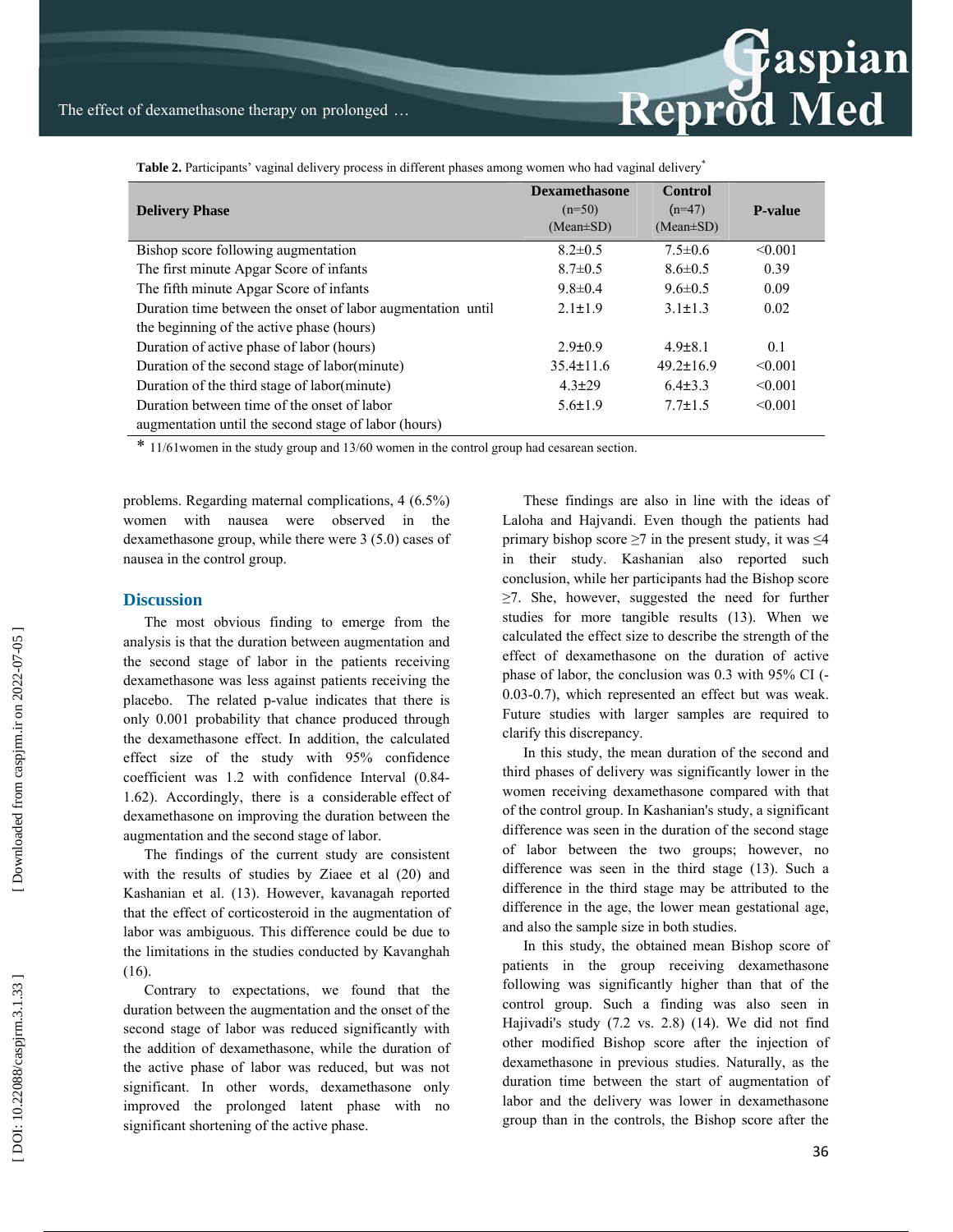

injection should be probably higher in the dexamethasone group than in the control group.

In our research, the rates of vaginal delivery in the two groups were compared with each other. Such conclusions seem to be consistent with the results of other studies (11, 13, 17). Even in Zafarghandi et al.'s study, the majority of women in both groups had vaginal delivery (21), while in Hajjvandi et al.'s study, the vaginal delivery rate was lower in the control group versus the group receiving dexamethasone, which may be due to the lower Bishop score of the participants in Hajjvandi's study compared to the present study (Bishop score considered in Hajjvandi study was less than 4, and it was more than 7 in the current study) (14). No differences were seen in the Apgar score afterbirth between the two groups' infants in this study. The same results were also reported by Kashanian, Hajjvandi and Mati. (13, 14, 22).

#### **Conclusions**

The administration of dexamethasone, which can reduce the time between augmentation and delivery through improving the Bishop score in women, needed more stimulation in our study, although the final rate of vaginal delivery in the two groups were compared with one another. As the use of oxytocin is regarded as the first line method for augmentation, which may cause postpartum atonia (16), dexamethasone, as a helpful option, can improve labor and the process of delivery. Experts in midwifery and obstetricians may consider the administration of dexamethasone during the labor in accelerating labor in women with prolonged latent phase.

#### **Acknowledgments**

This research was supported financially by the vice chancellor of Research and Technology of Babol University of Medical Sciences. We thank our colleagues in Rouhani Hospital, who greatly assisted us in collecting data.

### **Conflict of interest**

None declared.

#### **References**

1. Gifford DS, Morton SC, Fiske M, Keesey J, Keeler E, Kahn KL. Lack of progress in labor as a reason for cesarean. Obstetrics and gynecology 2000 Apr;95(4):589-595.

2. Gharoro EP, Enabudoso EJ. Labour management: an appraisal of the role of false labour and latent phase on the delivery mode. Journal of obstetrics and gynaecology : the journal of the Institute of Obstetrics and Gynaecology 2006 Aug; 26(6):534-537.

3. Cheng YW, Delaney SS, Hopkins LM, Caughey AB. The association between the length of first stage of labor, mode of delivery, and perinatal outcomes in women undergoing induction of labor. American journal of obstetrics and gynecology 2009 Nov; 201(5):477 e1-7.

4. Chelmow D, Kilpatrick SJ, Laros RK, Jr. Maternal and neonatal outcomes after prolonged latent phase. Obstetrics and gynecology 1993 Apr; 81(4):486-491.

5. Hadi H. Cervical ripening and labor augmentation of labor: clinical guidelines. Clin Obstet Gynecol 2000 Sep; 43(3):524-536.

6. Maghoma J, Buchmann EJ. Maternal and fetal risks associated with prolonged latent phase of labour. Journal of obstetrics and gynaecology : the journal of the Institute of Obstetrics and Gynaecology 2002 Jan; 22(1):16-19.

7. Khan AA, Rodriguez A, Kaakinen M, Pouta A, Hartikainen AL, Jarvelin MR. Does in utero exposure to synthetic glucocorticoids influence birthweight, head circumference and birth length? A systematic review of current evidence in humans. Paediatric and perinatal epidemiology 2011 Jan;25(1):20-36.

8. Kalantaridou S, Makrigiannakis A, Zoumakis E, Chrousos GP. Peripheral corticotropin-releasing hormone is produced in the immune and reproductive systems: actions, potential roles and clinical implications. Front j Biosci 2007; 12:572-580.

9. Karalis K, Goodwin G, Majzoub JA. Cortisol blockade of progesterone: a possible molecular mechanism involved in the initiation of human labor. Nat Med 1996 May; 2(5):556-560.

10. Pushpalatha K. A Comparative Study of Extra-Amniotic Infusion of Corticosteroids versus Normal Saline for Induction of Labour. The Internet Journal of Third World Medicine 2008; 8(1): 1-5.

11. Kashanian M, Fekrat M, Naghghash S, Ansari NS. Evaluation of the effect of extra-amniotic normal saline infusion alone or in combination with dexamethasone for the induction of labor. J Obstet Gynaecol Res 2008 Feb;34(1):47-50.

12. Laloha F, Asiabar NM, Barikani A, Movahed F, Haj Seyed Javadi E. Effect of Intravenous Dexamethasone on Preparing the Cervix and Labor Induction. Acta medica Iranica 2015;53(9):568-572